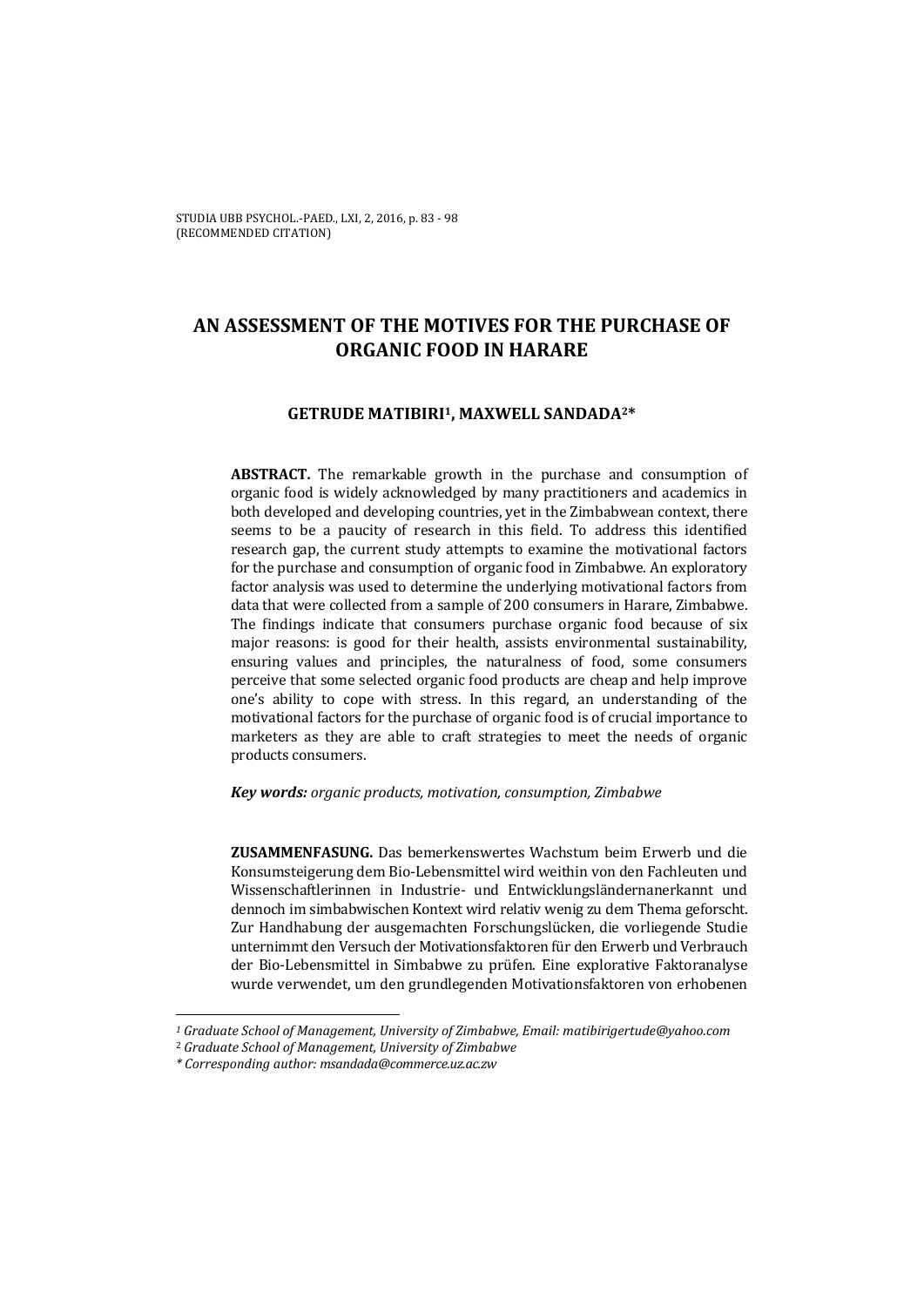#### GETRUDE MATIBIRI, MAXWELL SANDADA

Daten zu bestimmen, aus einer Probe von 200 Verbraucher in Harare, Zimbabwe. Die Ergebnisse lassen darauf schließen, dass Verbraucher biologischer Lebensmittel kaufen, wegen folgende sechs Hauptgründe: es ist gesund, unterstützt ökologische Nachhaltigkeit, sicherstellt die Werte und Grundsätze, die Natürlichkeit von Lebensmitteln, einige Verbraucher bestimmen, dass ausgewählten biologische Nahrungsmittel billig sind und verbessert die Stressbewältigungsfähigkeit. In dieser Hinsicht, ein Verständnis der Motivationsfaktoren für den Einkauf von Bio-Lebensmittel ist von entscheidender Bedeutung der Vermarkter, da sie in der Lage sind, Strategien zu gestalten, um die Bedürfnisse der Verbraucher der Bioprodukte zu erfüllen.

*Schlüsselwörter: Bioprodukte, Motivation, Verbrauch, Zimbabwe*

## **1. Introduction**

The consumption of organic food has grown remarkably, both in developed and developing countries. Food and Agricultural Organization (FAO) (2009) estimated that the value of global market for organic food has reached \$45 billion (USD) in 2007. According to Roitner-Schobesberger, Darnhofer, Somsook, Vogl (2008) the demand for organic food among consumers in Thailand is on a sharp increase. In addition Zepeda and Leviten-Reid (2014) as well as Zepeda and Li  $(2007)$  highlight that its growth can be traced to concerns over the negative environmental impact of conventional agricultural practices, as well as the potential long-term effects of consuming genetically modified food. In Zimbabwe, markets for organic agriculture products have grown rapidly over the past 15 years, driven by increasing consumer awareness, and concerns about food safety, environmental protection and nature conservation (Makatouni, 2012). Although organic food comprises only a small fraction of the food market, its rapid growth has generated much interest among consumers, businesses as well as researchers.

Over the last few years, some Zimbabwean consumer market segments now prefer to consume organic products. This consumption pattern seems to be prevalent in the whole country and as such the phenomenon has become a critical one for marketers. In addition the consumption pattern seems to be influenced by psychological factors. The problem is that the motivations for the preference or shift from other food products to organic products are not very clear to marketers. Marketers therefore need to have information about these psychological factors that influence purchase decisions so that they are bale to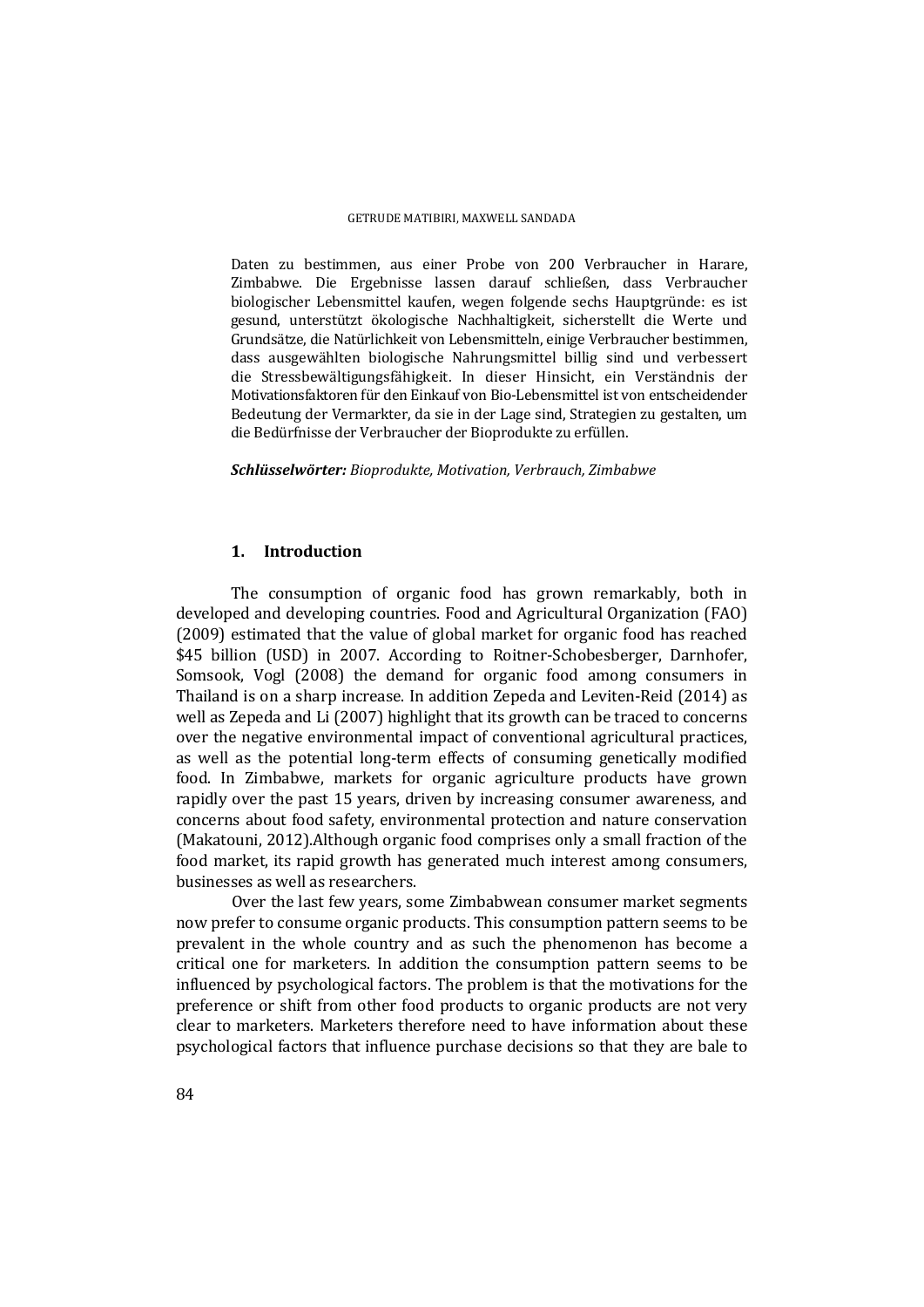craft strategies that help them satisfy the needs of this market segment. Various studies have been done on the psychological factors influencing the purchase behavior of organic food products but however they have mainly been in developed countries. The growth of the organic products industry has given rise to new opportunities for business growth and sustainable ways of consumption. While fully fledged industries have been blossoming in the developed world, there have not been well documented studies of consumer trends, behaviors and psychological factors behind the purchasing of organic products in developing countries as such as Zimbabwe. This paucity of information is certainly a cause for concern as this has potential to impede the growth of the organic market in any country. Because of this potential for more revenue to be generated, it is vital for business to fully comprehend the market and the psychological factors that are associated with the purchase of these products, in order to come up with marketing strategies to fully capitalize on this consumer need.

Previous research has shown that organic products are usually viewed in positive light but this has not always resulted in more purchasing and consumption of organic food products because of lack of information (Onyango, Hullman and Bellows, 2007). Studies have also shown that psychological factors play an important role in the purchase of products. The studies in this psychology marketing field do show the need for marketers to come up with innovative and informative marketing strategies to satisfy the needs of organic food consumers. In Zimbabwe not many studies have been done to investigate consumer motivations for the purchase of organic products. It is against this backdrop that the current study sought to gain an understanding of this under-researched area in the Zimbabwean context. The results of this psychological marketing study have potential of extending knowledge about consumer perceptions of organic food. The study is necessary as it can help equip marketers with knowledge about consumer perceptions and they can use the knowledge to predict the consumption behavior of organic products.

The growth of the organic products has been unprecedented especially in the western society and a lot of studies have been generated on the trends and motivations in consumer behavior with regards to organic products (Kisaka-Lwayo and Obi. 2015; Krissoff, 2008). While these studies have been highly informative, the present study is relevant because it specifically inquires on the Zimbabwean market with its own uniqueness and challenges. The Zimbabwean economy has been very depressed for a long period and this research will add to the knowledge in consumer perceptions towards organic products. The remaining sections present the literature review, methodology of data collection, analysis, discussion and recommendations of the study.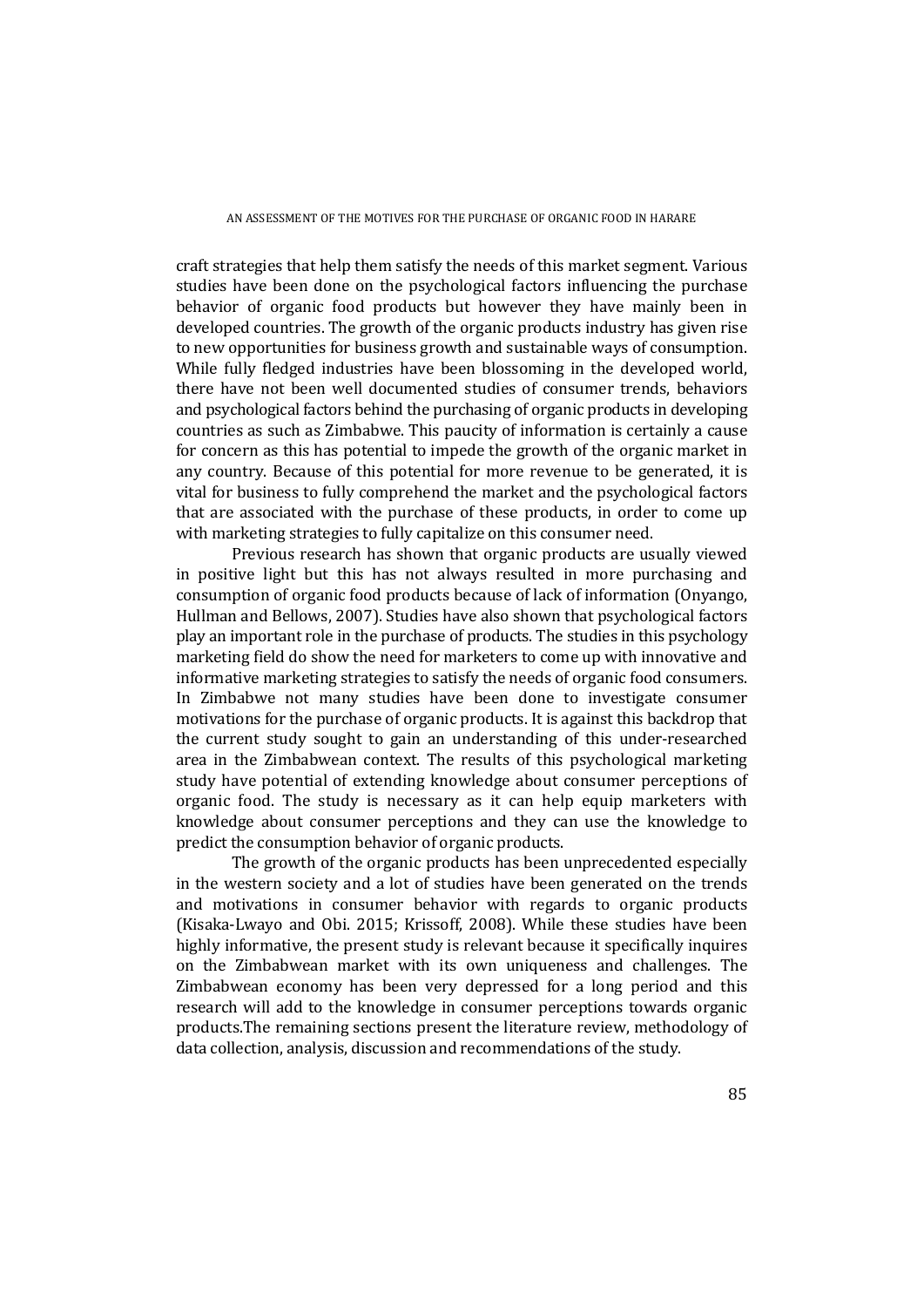### **2. Literature review**

### *2.1 Psychological theories of Motivation*

The theory of Reasoned Action created by Fishbein and Ajzen in the 1960s posits that there are pre-existing attitudes in the decision making process of consumers. Consumers are viewed as rational actors who buy products when they expect to get a specific benefit from the product. It means that in the case of organic products, consumers make purchase decisions based on the expectation that they would benefit from the organic products.

On the other hand, Engel, Kollet, Blackwell (EKB) Model of consumer motivations posits that the input phase of the consumer decision making process is critical because it is a stage when consumers are provided with information about the products. The information provided is then used to make a decision about whether to buy the product or not. When marketers of organic products provide consumers with information about the benefits of organic products, they stimulate desire to purchase the product.

The Motivation-Need Theory developed by Maslow in 1943 also assists in explaining the psychological motivation aspects in the organic food purchase. The theory suggests that people act in a certain way because of the need to fulfill their needs which include the physiological, safety, love, esteem and selfactualization. Marketers of organic products do not only create awareness to the product but also create its place on the hierarchy of needs. The theory therefore maintains that messages used by marketers create a sense of need. Corroborating the same view, the theory of Social Status suggests that consumers are motivated to purchase products because they want to be perceived as people 'in the know'. It follows that consumers purchase certain products because they want to be viewed by others as people equipped with product knowledge so that they gain respect of others.

In the same vein, the ego psychology theory suggests that what motivates consumers to purchase products is the desire to enhance their status because there are certain products which signify the status of a consumer. The Trait view point of personality contributes to this subject by stating that the consumers' purchase behavior is influenced by the unique pattern of traits. On other words, consumers display their need to be unique by purchasing certain products which the majority of consumers do not purchase (Mpinganjira, Dos Santos, Botha, Du Toit, Erasmus, Maree and Mugobo, 2013). The authors also use the socio-cognitive theory of personality to explain consumer motivations to buy products. The theory posits that the consumer's personality in influenced by the way he or she thinks and when exposed to products, the consumer usually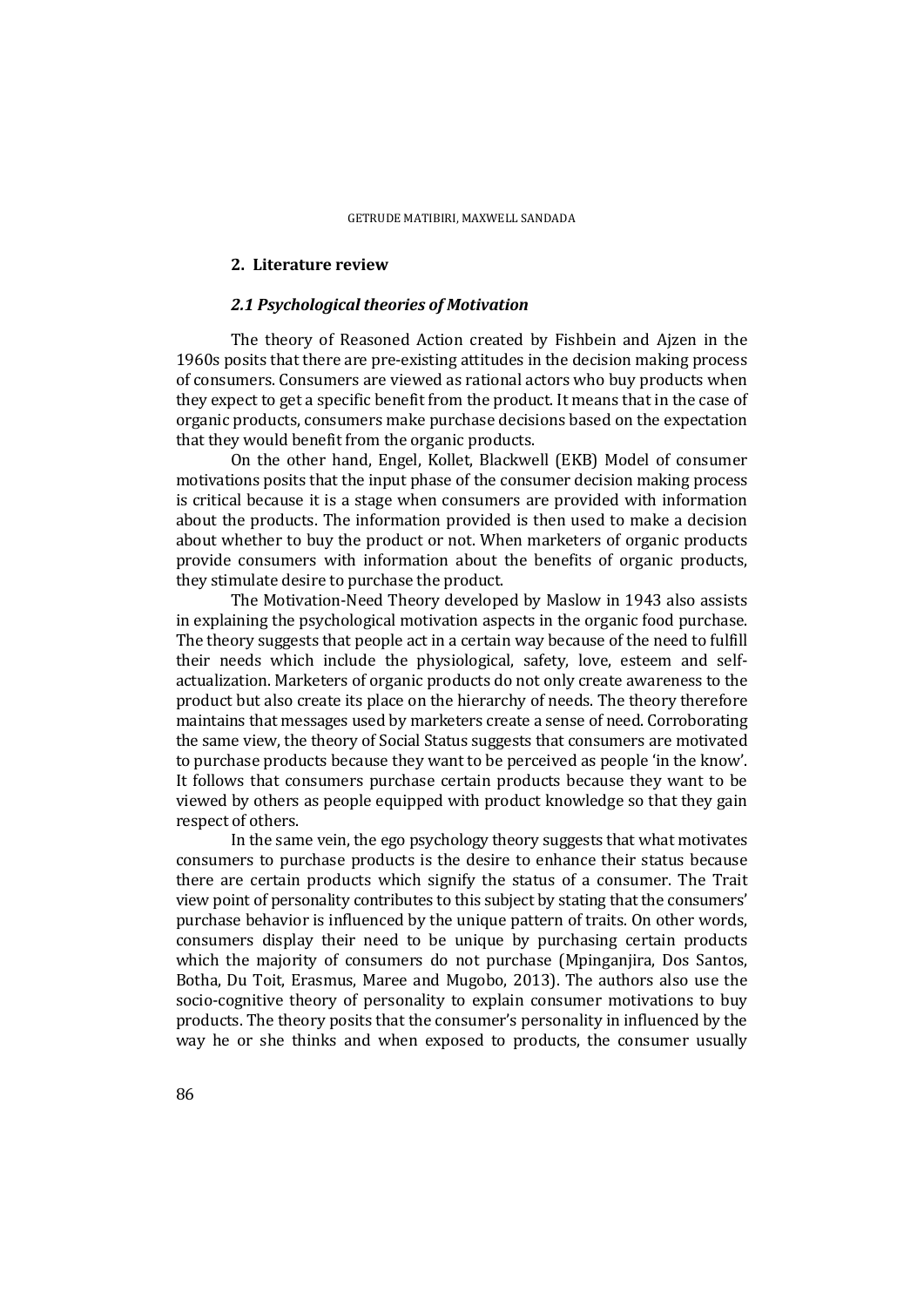searches for information about the product so that when the purchase decision is finally made, the product choice should reflect who he or she is. It demonstrates that consumers are motivated by the need to show who they are when they purchase products.

## *2.3 Other motivational factors for organic products*

Studies have found that the motivational factors for the consumption of organic food products are numerous and varied. According to Bourn and Prescott (2012), apart from health, food safety and environmental considerations, there are other product characteristics to be considered, such as taste, appearance, nutritive value, freshness as well as other sensory distinctions which influence consumer preferences. Studies that investigated the effect of organic food quality attributes on consumer preferences have found varied results. Other studies have found that product quality characteristics affect consumers' preferences for organic food and the other factors are the nutritional value, economic value, freshness, flavor or taste, ripeness, and general appearance of organic food products (Wolf and Cunningham, 2012).

Wolf and Cunningham (2012) also reported that 93% of Canadian respondents prefer food products with good taste. In contrast, Torjusen et al. (2009) discovered that in studies for other parts of the world, the consumers ranked nutritional value and freshness higher than taste and other related quality characteristics. 

With specific reference to health, most studies in Western Europe show that most organic users were more concerned about the health benefits which could be derived from these products. According to Padel and Foster (2005) the increasing demand for organic products is in response to information about genetically modified foods in food chain. People want to buy organic products for reasons of maintaining their healthy states, improve their health, preventing illness or preventing food allergies. When keeping the health condition, it is also important for organic consumers to avoid taking foods with chemical residues. To maintain health, consumers choose foods with fewer pesticides and more vitamins and mineral contents. Few studies have been done in the developing world on organic food products and the consumer behaviors with regards to organic food purchase. However, what is apparent from the literature is that consumer choices are not actually uniform and drawing cross cultural comparisons is a difficult exercise. In addition, Krystallis and Chryssohoidis (2005) state that consumer behavior is influenced by ideas, feelings, experiences and actions, along with additional environmental factors, like advertisements and price. This is precisely what this research intends to explore, in an attempt to gain insight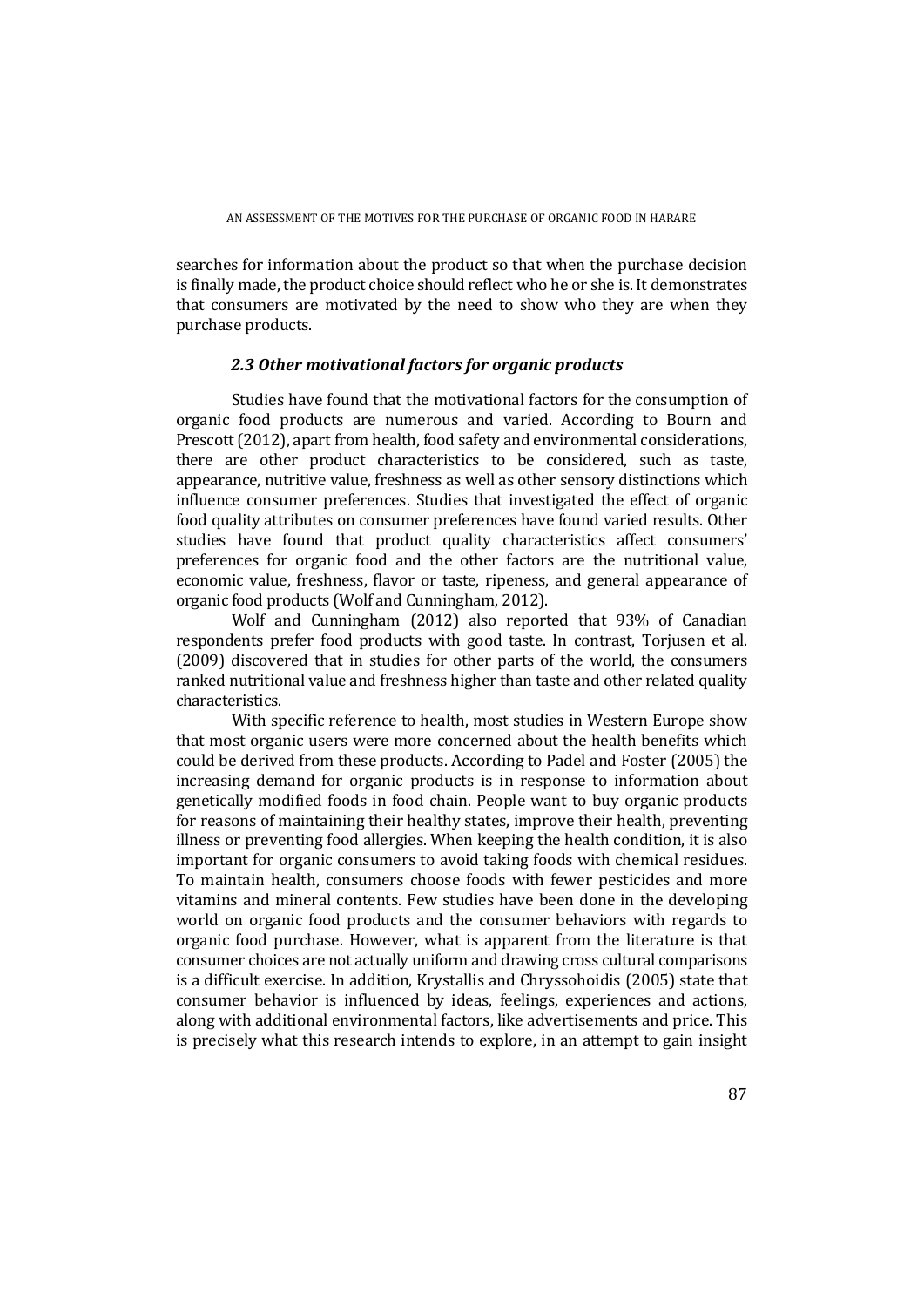into the motivation for purchasing organic products. In addition, while some studies have been quite insightful in revealing the blossoming of the organic industry in Asia, it is apparent that not many studies have been conducted on the African continent. The scarce literature reveals more about organic farming than consumer motivations. Some expert opinions from scholars like Parrott, Sockyew, Makunike and Ntambi, S. (2006) state that this is due to lack of awareness, low-income levels, lack of local organic standards and other infrastructure for local market certification. While the literature above reveals the extent to which organic farming is prevalent in Africa, this study seeks to understand the consumer behavior and motivations in consuming organic products in Zimbabwe and the perceived benefits of organic products.

### **3. Methodology**

A descriptive cross-sectional quantitative research design was adopted in this study as it allowed for the evaluation of different variables associated with the purchase of organic products. The sample consisted of 200 current and potential consumers of certified organic products from the retail outlets in Harare Metropolitan area.

## *3.1 The measuring instrument*

Items in the instrument were developed from a review of literature and were initially pre-tested with two academics in the health field. Forty-five statements were assembled initially but they were reduced to 39 items after experts' appraisal. Various changes were made to the questionnaire regarding wording and appropriateness to organic food consumption context. The questionnaire contained two sections. Section A contained questions on the profile of the respondents and section B contained a 39 items scale investigating various factors based on a 5-point Likert type scale anchored with  $1=$  strongly agree and 5= strongly disagree.

## *3.2 Data collection*

Self-administered questionnaires were distributed in person to the customers shopping at retail outlets in Harare. Prior to the survey, respondents were informed of the purpose of the study. The respondents were informed that they were under no obligation to complete the questionnaire. Based on the information collected through the literature, a questionnaire was developed to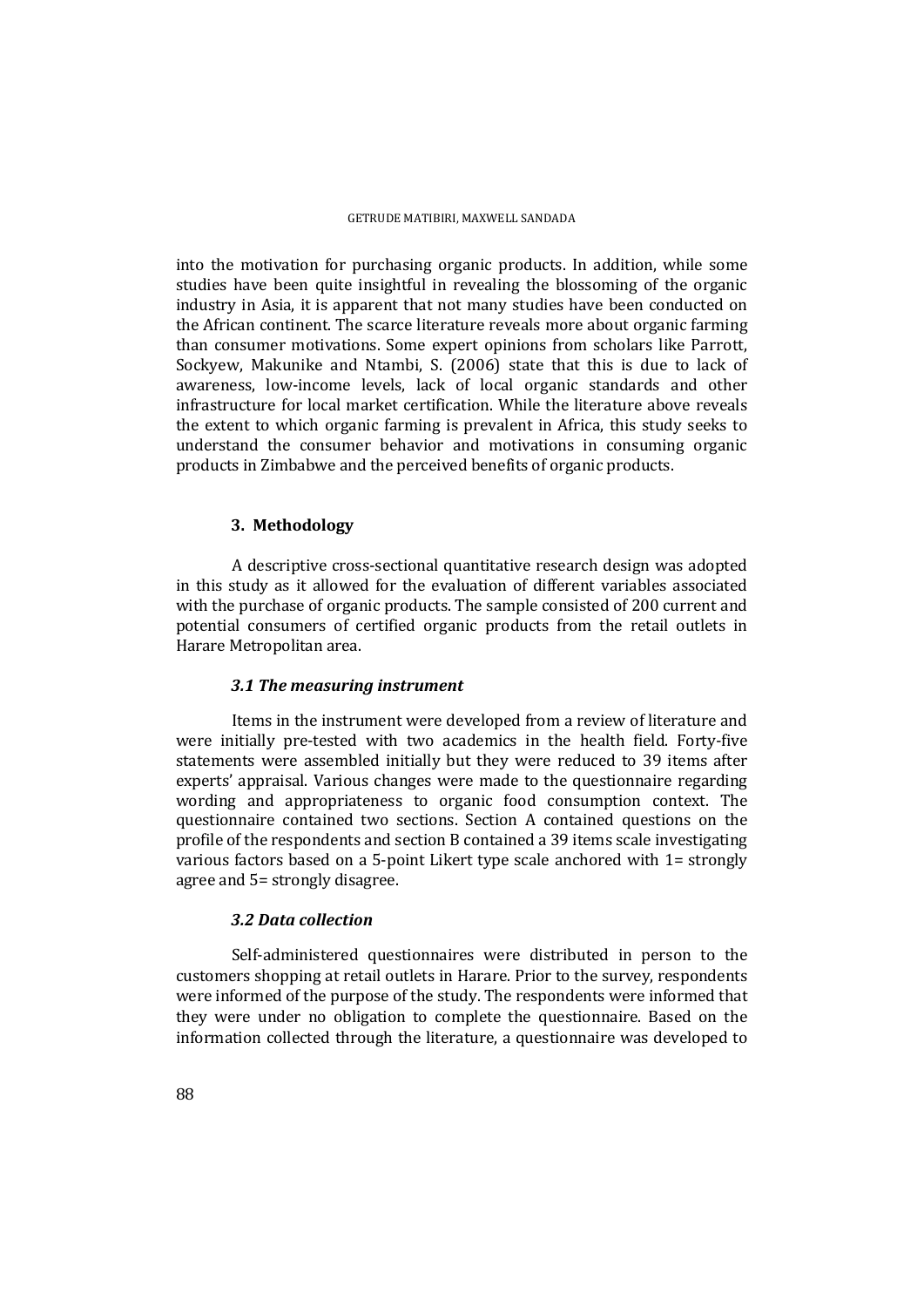suit the Zimbabwean context. The questionnaire contained two sections. The instrument was pre-tested with 20 respondents in order to assess the clarity of the questions, to check whether any changes are needed to be made to the questionnaire before using it for the main study.

## *3.3 Data analysis*

Data were analyzed using the Statistical Package for Social Sciences (SPSS 21). Descriptive statistics were first used to establish a demographic profile of the respondents. Second, the data was subjected to exploratory factor analysis to identify the factors influencing consumers to purchase organic products.

## **4. Results**

# *4.1 Profile of respondents*

A total of 200 potential respondents were approached to participate in the main survey. Of these, 187 questionnaires were returned, resulting in a 93.5 % response rate. Of the 187 responses used in the study, the survey comprised 64.4 percent males  $(n=121)$  and 35.2 percent females  $(n=66)$ . 41% of the respondents were between the ages of 20 to 35 years and this was also the case with those aged between  $36-55$  years as they also constituted  $41\%$  of the respondents. However, those above 56 years old were only 17.6% of the respondents.  $41\%$  (n=77) of the respondents had degrees as their highest academic qualifications, those who had Ordinary Levels, Diplomas and Masters Degrees each constituted 17.6% of the respondents' population whilst only 5.9% had Advanced Levels.

# *4.2 Exploratory Factor Analysis (EFA)*

Factor analysis was used to determine the principal motivational factors behind purchasing of organic products in Zimbabwe. Table 1 shows that the Kaiser-Meyer-Olkin (KMO) value for this study is 0.695 which shows that the data were suitable for factor analysis because the minimum threshold for sampling adequacy is 0.5 (Parsian & Dunning, 2009). In addition, the Bartlett's Test of Sphericity has an associated p-value smaller than .001 which indicates suitability of the dataset for the analysis.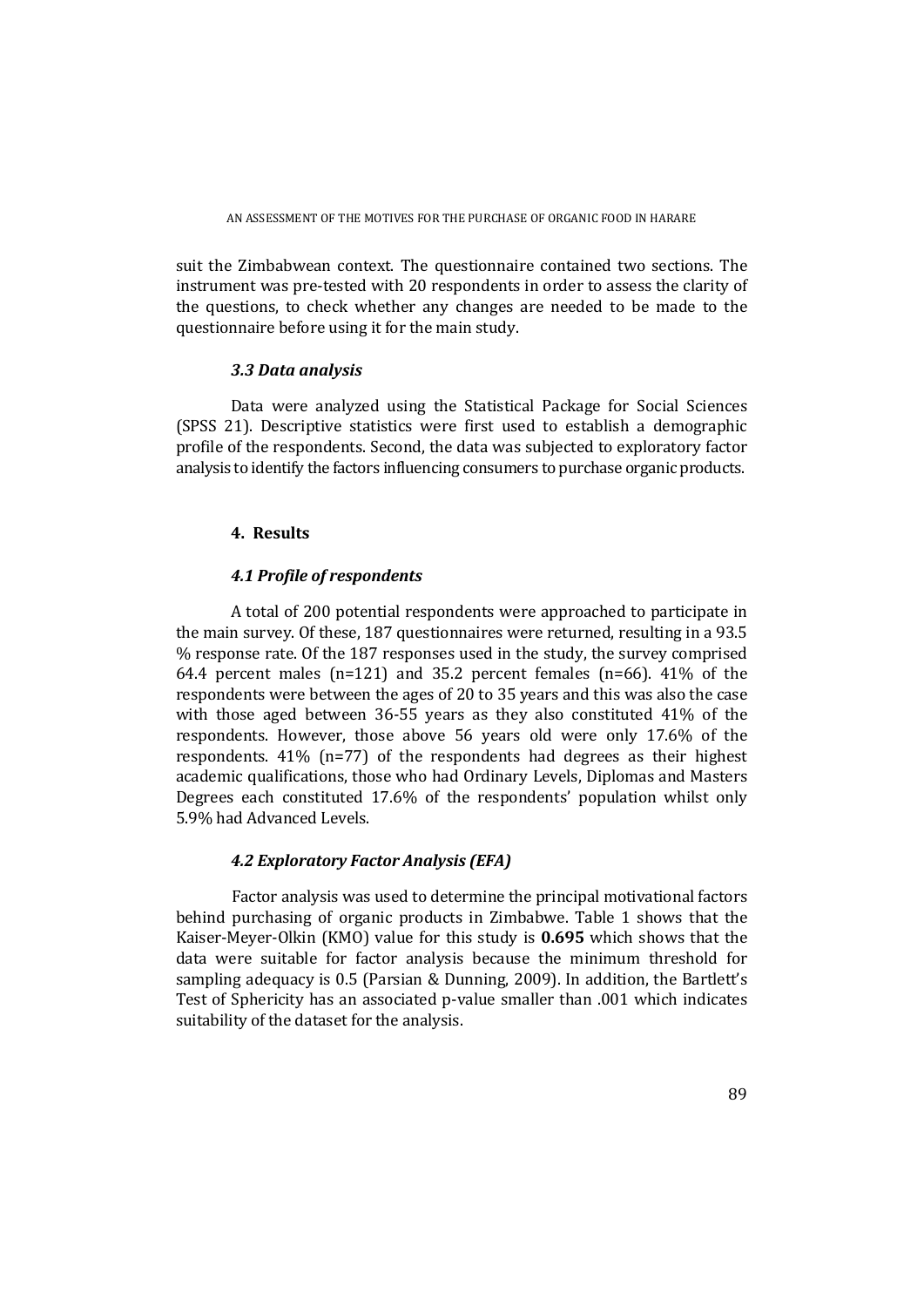#### GETRUDE MATIBIRI, MAXWELL SANDADA

| Kaiser-Meyer-Olkin Measure of Sampling Adequacy. | .695               |          |
|--------------------------------------------------|--------------------|----------|
|                                                  | Approx. Chi-Square | 3290.424 |
| <b>Bartlett's Test of Sphericity</b>             | Df                 | 105      |
|                                                  | Sig.               | .000     |

**Table 1. KMO and Bartlett's Test** 

The principal component analysis method was used to extract the number of main factors that motivate consumers to purchase and consume organic products. The procedure extracted six motivational factors as depicted in Table 2. 

|              | Initial Eigenvalues |           | Extraction Sums of Squared |          |          | Rotation Sums of Squared |          |          |            |
|--------------|---------------------|-----------|----------------------------|----------|----------|--------------------------|----------|----------|------------|
| Component    |                     |           |                            | Loadings |          |                          | Loadings |          |            |
|              | Total               | $%$ of    | Cumulative                 | Total    | $%$ of   | Cumulative               | Total    | $%$ of   | Cumulative |
|              |                     | Variancel | $\%$                       |          | Variance | $\%$                     |          | Variance | $\%$       |
| $\mathbf{1}$ | 4.818               | 21.901    | 21.901                     | 4.818    | 21.901   | 21.901                   | 3.615    | 16.430   | 16.430     |
| 2            | 3.476               | 15.802    | 37.703                     | 3.476    | 15.802   | 37.703                   | 3.369    | 15.315   | 31.745     |
| 3            | 3.055               | 13.885    | 51.588                     | 3.055    | 13.885   | 51.588                   | 3.054    | 13.880   | 45.625     |
| 4            | 2.521               | 11.459    | 63.047                     | 2.521    | 11.459   | 63.047                   | 2.770    | 12.589   | 58.213     |
| 5            | 2.381               | 10.822    | 73.869                     | 2.381    | 10.822   | 73.869                   | 2.704    | 12.290   | 70.504     |
| 6            |                     |           |                            | 1.950    | 8.864    | 82.733                   | 2.690    | 12.229   | 82.733     |
|              |                     |           |                            |          |          |                          |          |          |            |

**Table 2.** Total Variance Explained

Extraction Method: Principal Component Analysis.

Table 2 shows that six factors were extracted because they met the requirement of having an eigenvalue of above 1.00. The six motivational factors explain over 82.733% of the total variability in the data. Therefore, this leads to the conclusion that to explain the data a six factor solution will probably be adequate. 

The study went further to test the factor loadings using the varimax rotation method to identify the items that load to the six different factors. The factors loadings are shown in table 3 below.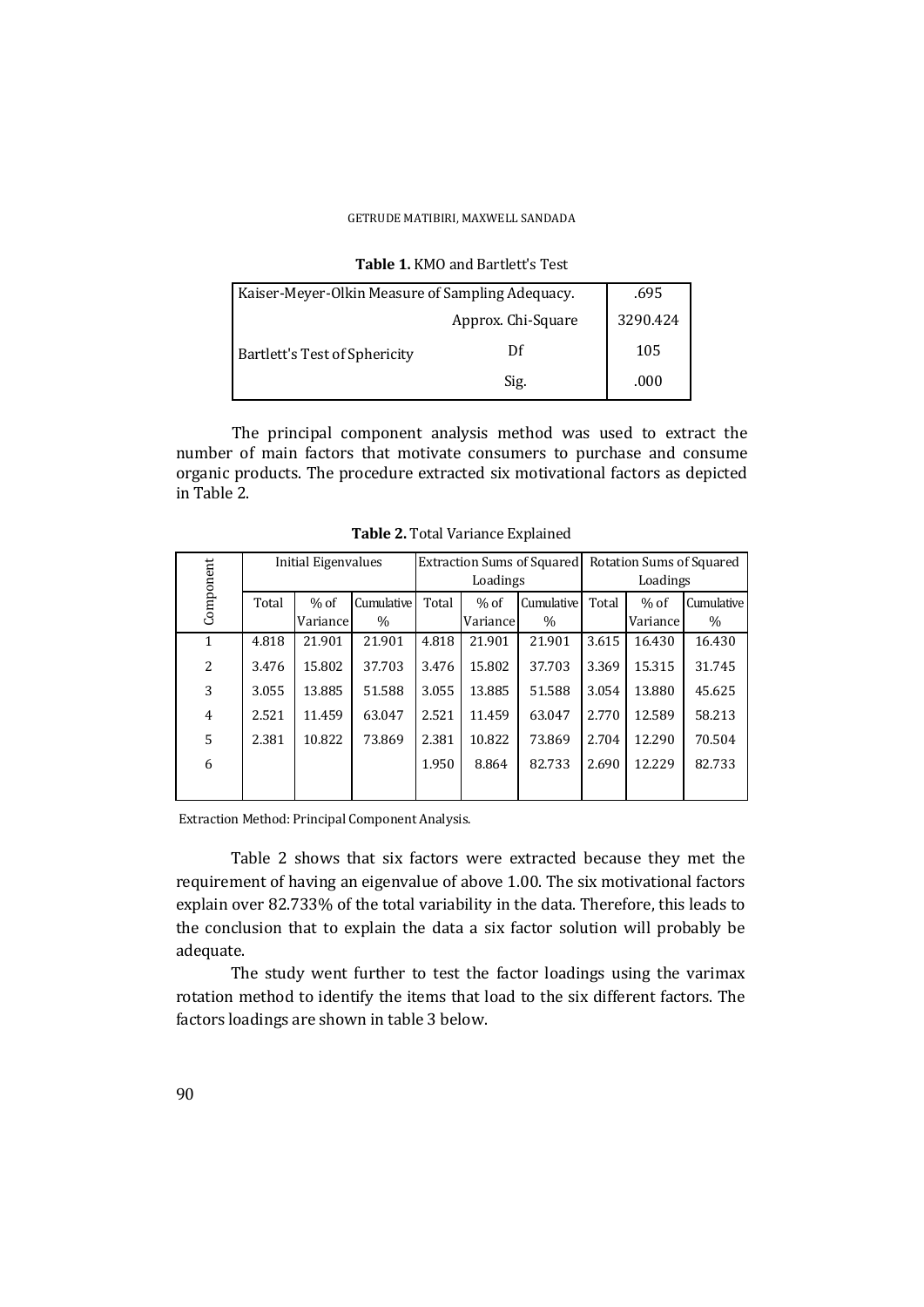|                                                                                                                                                   | Component             |                                 |                                        |                            |                 |                                               |  |  |
|---------------------------------------------------------------------------------------------------------------------------------------------------|-----------------------|---------------------------------|----------------------------------------|----------------------------|-----------------|-----------------------------------------------|--|--|
|                                                                                                                                                   | $\mathbf{1}$          | $\overline{2}$                  | 3                                      | 4                          | 5               | 6                                             |  |  |
|                                                                                                                                                   | Good<br>for<br>health | Environmental<br>sustainability | Ensures<br>values<br>and<br>principles | Natural and<br>untarnished | Saves<br>income | Improves<br>ability to<br>deal with<br>stress |  |  |
| Healthy                                                                                                                                           | .918                  |                                 |                                        |                            |                 |                                               |  |  |
| <b>Nutritious</b>                                                                                                                                 | .901                  |                                 |                                        |                            |                 |                                               |  |  |
| Good for skin                                                                                                                                     | .563                  |                                 |                                        |                            |                 |                                               |  |  |
| Low calories                                                                                                                                      | .809                  |                                 |                                        |                            |                 |                                               |  |  |
| Control weight                                                                                                                                    | .691                  |                                 |                                        |                            |                 |                                               |  |  |
| Energy giving                                                                                                                                     | .691                  |                                 |                                        |                            |                 |                                               |  |  |
| Cope with stress                                                                                                                                  |                       |                                 |                                        |                            |                 | .889                                          |  |  |
| Relaxes                                                                                                                                           |                       |                                 |                                        |                            |                 | .949                                          |  |  |
| Keeps me alert                                                                                                                                    |                       |                                 |                                        |                            |                 | .950                                          |  |  |
| No additives                                                                                                                                      |                       |                                 |                                        | .939                       |                 |                                               |  |  |
| No artificial ingredients                                                                                                                         |                       |                                 |                                        | .944                       |                 |                                               |  |  |
| Chemical free                                                                                                                                     |                       |                                 |                                        | .946                       |                 |                                               |  |  |
| <b>Bought close</b>                                                                                                                               |                       |                                 |                                        |                            | .963            |                                               |  |  |
| Value for money                                                                                                                                   |                       |                                 |                                        |                            | .899            |                                               |  |  |
| Not expensive                                                                                                                                     |                       |                                 |                                        |                            | .923            |                                               |  |  |
| Doesn't compromise                                                                                                                                |                       |                                 | .981                                   |                            |                 |                                               |  |  |
| principles                                                                                                                                        |                       |                                 |                                        |                            |                 |                                               |  |  |
| Human rights respected                                                                                                                            |                       |                                 | .962                                   |                            |                 |                                               |  |  |
| Doesn't conflict values                                                                                                                           |                       |                                 | .956                                   |                            |                 |                                               |  |  |
| No pain for animals                                                                                                                               |                       | .796                            |                                        |                            |                 |                                               |  |  |
| Environmentally                                                                                                                                   |                       | .861                            |                                        |                            |                 |                                               |  |  |
| friendly packaging                                                                                                                                |                       |                                 |                                        |                            |                 |                                               |  |  |
| Better for environment                                                                                                                            |                       | .757                            |                                        |                            |                 |                                               |  |  |
| Wildlife protection                                                                                                                               |                       | .745                            |                                        |                            |                 |                                               |  |  |
| Cronbach alpha overall                                                                                                                            | 0.877                 | 0.855                           | 0.924                                  | 0.946                      | 0.935           | 0.934                                         |  |  |
| score 0.745                                                                                                                                       |                       |                                 |                                        |                            |                 |                                               |  |  |
| Extraction Method: Principal Component Analysis.<br>Rotation Method: Varimax with Kaiser Normalization.<br>a. Rotation converged in 6 iterations. |                       |                                 |                                        |                            |                 |                                               |  |  |

**Table 3. Rotated Component Matrix** 

The factor analysis procedure led to the removal of redundant variables and as a result six factors were identified to represent the variables of the motives for purchase of organic foods. The next procedure was to name the factors and to discuss the composition of each factor.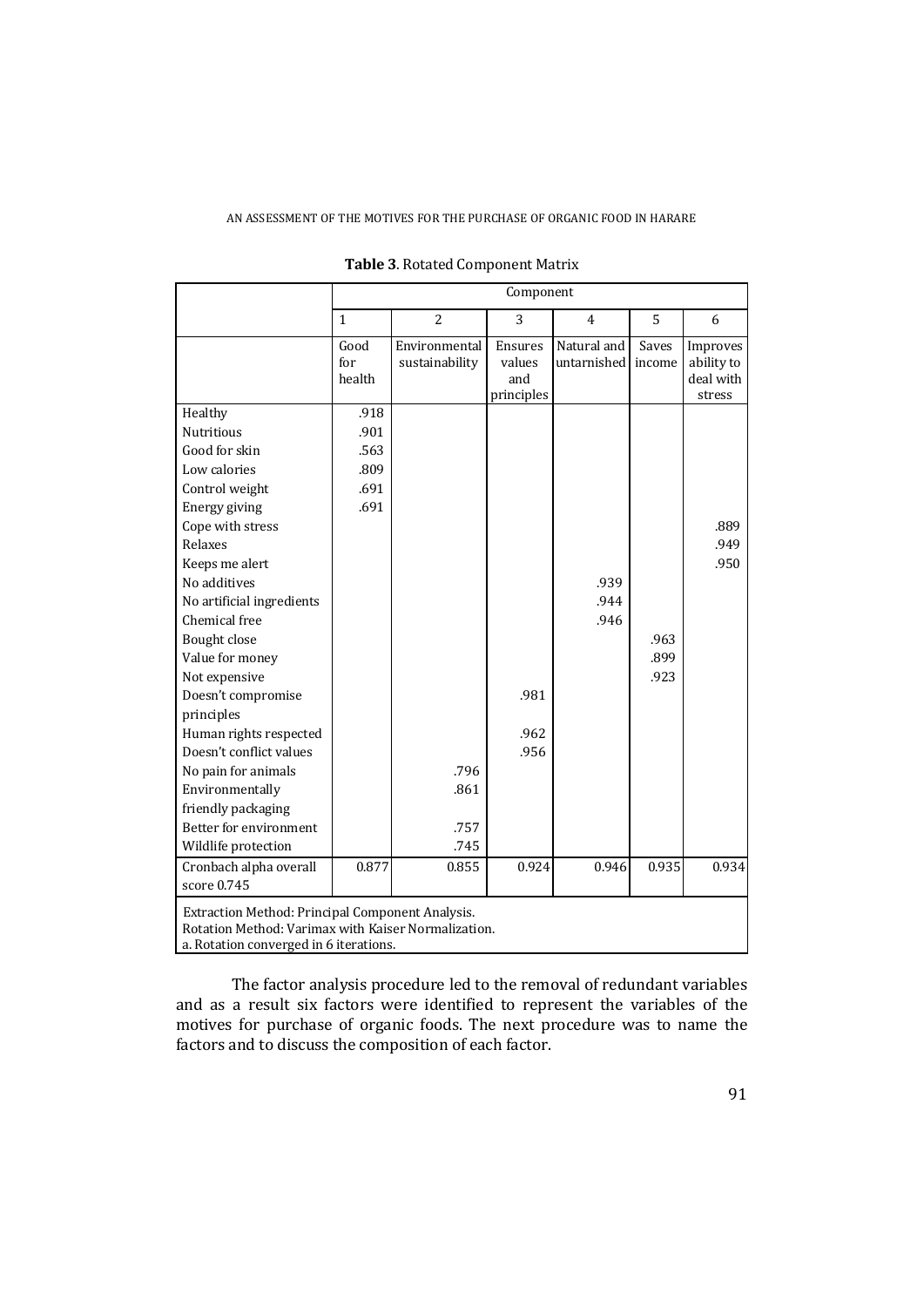### *4.3 Naming and interpretation of the factors*

### **Factor 1: Good for health**

The first factor labeled good for health has an eigenvalue of 4.818 and a percentage of variance of  $21.901\%$ . This factor comprises six items and these items are namely that organic food, keeps me healthy with a factor loading of 0.918, it is nutritious  $(0.901)$ , good for skin  $(0.563)$ , is low in calories  $(0.977)$ , helps control weight  $(0.691)$  and provides enough energy to get through physical exercise programs  $(0.691)$ . The Cronbach alpha for this factor yielded a value of  $0.877$ , indicating the reliability of the factor. These findings are in line with Roitner-Schobesberger, Darnhofer, Somsook,  $&\text{Vogl}$  (2008) who in their study in Thailand discovered that consumers purchase organic food products for mainly for health reasons. This has led some consumers to shift to organically produced alternatives from conventional products. According Van Duyn & Pivonka (2000) several consumer studies undertaken in most parts of the world to assess consumer perceptions about organic foods concluded that consumers' purchases are mainly driven by the notion that organic products have better health benefits. This view is also supported by Wang et al. (2007) who reported that 76% of survey respondents from China believed that organic food is safer than conventional alternatives.

### **Factor 2: Environmental sustainability**

Factor two was labeled 'environmental sustainability' and it describes how the purchase and consumption assists in sustaining the environment. This factor explained  $15.802\%$  of the total variance with an eigenvalue of 3.476 as well as a Cronbach alpha score of 0.855, which indicated the reliability of the factor. This factor is comprised of four components which include the fact that organic food products have been produced in a way that animals have not experienced pain, with a factor loading of 0.796, are packaged in an environmentally friendly way  $(0.861)$ , are prepared in an environmentally friendly way  $(0.757)$ , and have been produced in a way that animals' rights have been respected  $(0.745)$ . This is in line with Debnath, Kishore Vijaya & Jain (2015) who postulate that the increased focus on the environment has also influenced consumer choices towards organic food products. In addition McEachern & Mcclean  $(2002)$  also made an observation that the general perception of conventional agricultural systems, compared to organic production, tend to have long term health implications as well as adverse environmental effects. This has led some consumers to shift to organically produced alternatives from conventional products. Additionally Wolf (2012) found that U.S. consumers rated the attributes associated with organic food products, such as environmental friendliness, as "somewhat desirable" or "very desirable". This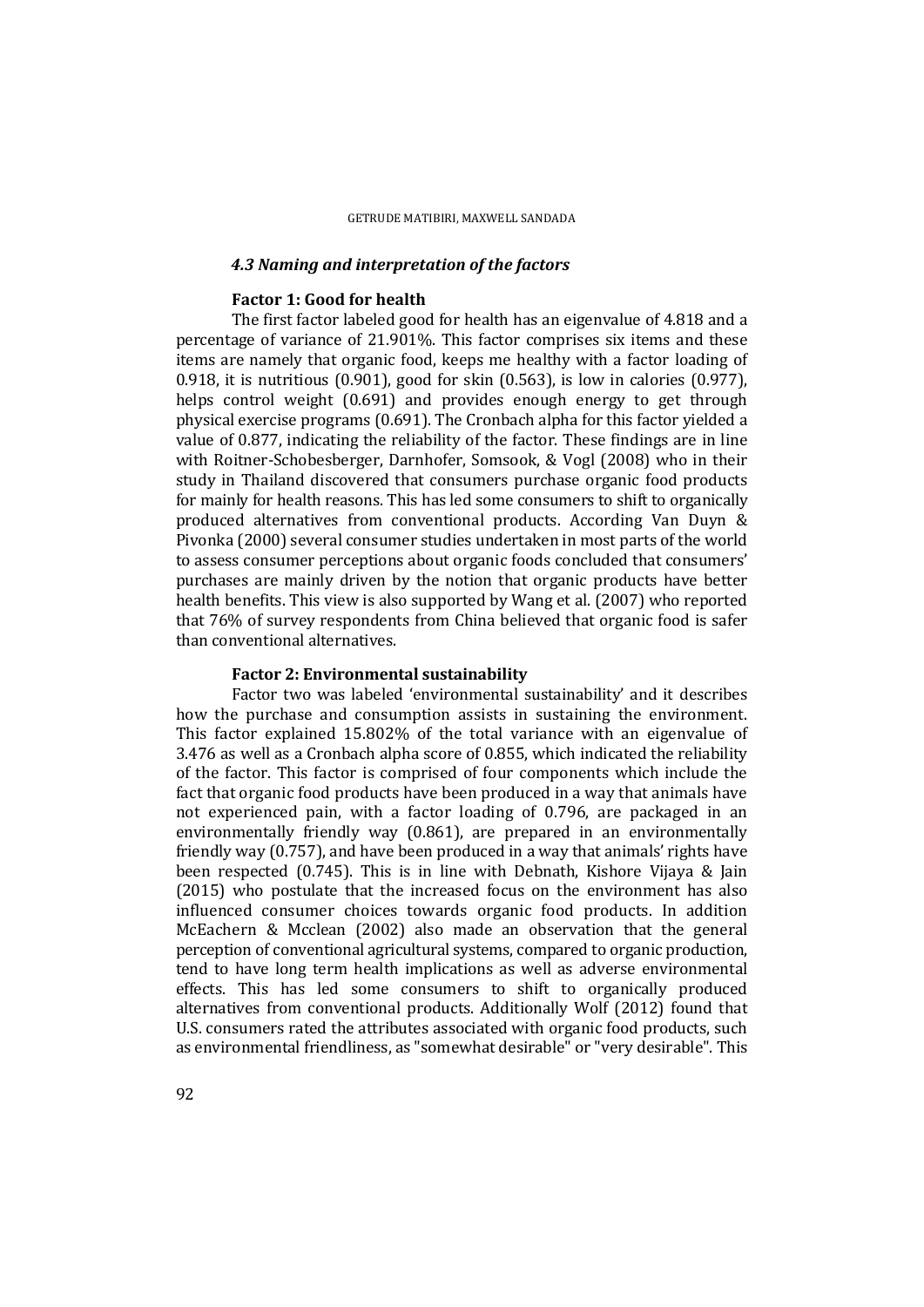was also the case in Thailand as Sangkumchaliang and Weng-Chi Huang (2012) also discovered that consumers purchase organic food products because they were produced in way that safeguarded the environment.

### **Factor 3: Ensures the conservation of values and principles**

Factor three was labeled 'ensures values and principles', describes how organic food products ensure the conservation of values and principles. This factor explained  $13.885\%$  of the total variance with an eigenvalue of 3.055 as well as a Cronbach alpha score of 0.924, which indicated the reliability of the factor. This factor comprised of three variables which include the fact that organic food products are in harmony with my religious views and principles with a factor loading of  $0.981$ , come from a country in which human rights are respected (0.962) and have been prepared in a way that does not conflict with some political values  $(0.956)$ . These findings are in line with Thogersen  $(2010)$ who states that political and religious factors such as regulations, principles and government initiated market development activities have been known to have a major impact on the availability as well as frequency of purchase of organic products for consumers. Shifferstein (2010) adds that even in cases where similar attitudes between different countries were depicted, cultural differences lead consumers to seek different values when making purchasing decisions on organic food products.

#### **Factor 4: It is natural and untarnished**

The fourth was named 'natural and untarnished' and has an eigenvalue of  $2.521$  and a percentage of variance of  $11.459$ . This factor comprises three items which consist of the idea that organic products contain no additives, with a loading factor of 0.939, they contain no artificial ingredients, with a loading of 0.944, and are certified free of chemical and hormones, with a loading factor of 0.946. The Cronbach alpha for this factor vielded a value of  $0.946$  which indicates the reliability of the factor. This is in line with Chen (2009) who discovered that respondents preferred organically produced food as they perceive it to be more natural and healthy, compared to conventional food. Jolly (1991 in GadMohsen & Dacko, 2013) established that consumers buy organic produce because they perceive that organic produce has no artificial fertilizer, no growth regulators, no pesticides and is residue free. A UK survey conducted by Hutchins and Greenhalgh (2007) also produced similar results as it showed that consumers were motivated to purchase organic food products because of absence of chemicals and growth hormones. According to the Soil Association of UK (2013) some of the benefits of organic foods in the eyes of consumers is the fact that they trust that such foods are better for the environment and wildlife protection.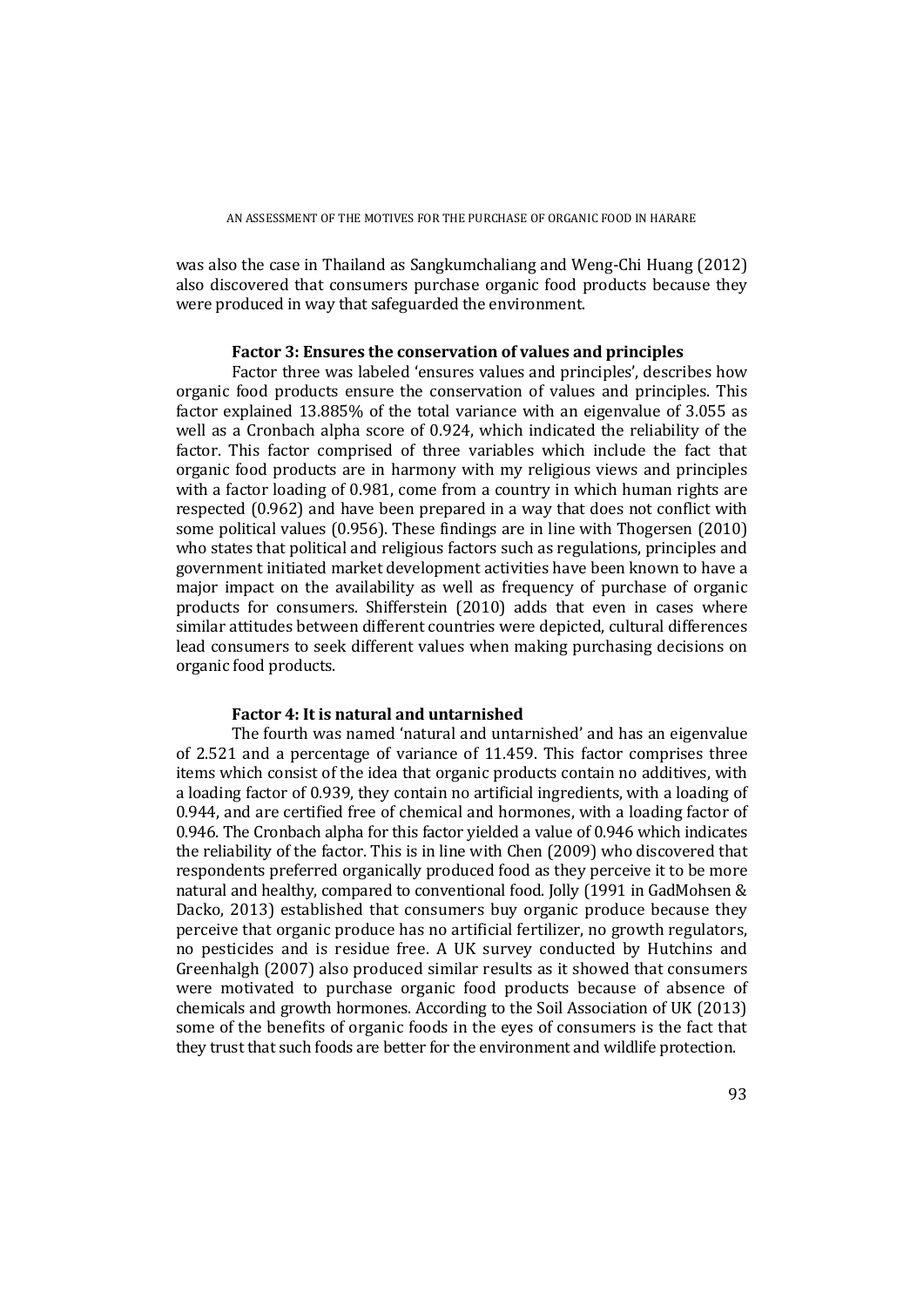### **Factor 5: Saves income**

Factor five was named 'saves income' and describes how purchasing organic food products save income. This factor explained 10.822% of the total variance with an eigenvalue of 2.381 as well as a Cronbach alpha score of 0.934, which indicated the reliability of the factor. This factor comprised of three variables which include the idea that organic food products, can be bought in shops close to where I live, with a factor loading of 0.963, are good value for money  $(0.899)$ , and are not expensive  $(0.923)$ . This is contrary to Zanoli and Naspetti  $(2002)$  who state that organic food products are known to have premium prices. Therefore, this debunks the statement that organic food products are not expensive. However, Cicia et al.  $(2012)$  argue that the higher prices do not unequivocally constitute a barrier to organic consumption but that high prices function as a signal of high quality. Zanoli and Naspetti (2002) also observed that in the case of Italian olive oil consumers expected the organic products to be more expensive hence if it was not, then this was interpreted as a sign of low quality.

#### **Factor 6: Coping with stress**

The sixth factor which was labeled 'coping with stress' has an eigenvalue of 1.950 and a percentage of variance of 8.864%. This factor comprises three items and these items are assessing the idea that organic products help to cope with stress, with a factor loading of 0.889, help to relax, with a factor loading of  $0.949$ , and keeps the consumer alert, with a factor loading of  $0.950$ . The Cronbach alpha for this factor yielded a value of 0.935, indicating the reliability of the factor. Therefore, as noted above, organic food products improve the consumers' ability to deal with stress and this increases the desire to consume more. For example, when some individuals are stressed, they consume organically produced peanuts as they consider that this might relieve their stress.

Therefore, in summary, the most important factor of the motives for the purchase of organic food products in Zimbabwe was that they provide good health, followed by the fact that they promote environmental sustainability, save income, help to deal with stress and because of their natural state. Whilst the least important motive for the purchase of organic food products in Zimbabwe was that they ensure conservation of values and principles. This is in line with a number of studies and scholars such as Sangkumchaliang and Weng-Chi Huang (2012) who observed that consumers in Thailand purchase organic food products for mainly health reasons. In addition, Shifferstein (2010) also shared similar sentiments as he noted that in most countries, worldwide consumers tended to place health, food safety and environmental concerns at the top of the preference ranking. If marketers have to improve on the purchase of organic products there is need to strategize on how to convey these motives to the potential market for organic products.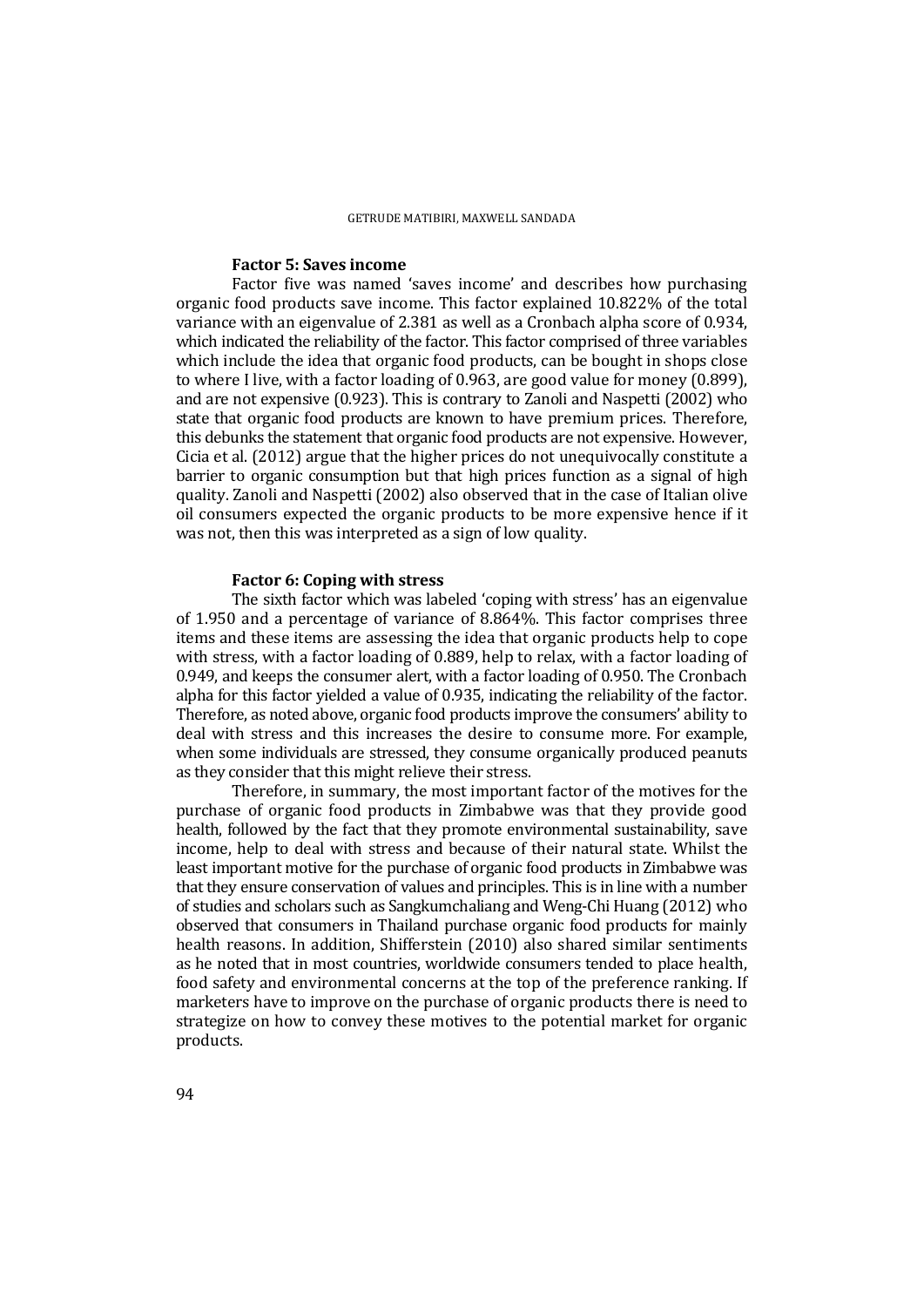### **5. Managerial implications**

The results of the current study make significant contributions to both academic as well as practical realms. One academic contribution is the identification of the factors that motivated consumers to purchase organic food products. The findings showed that there were some similarities between the motives and barriers to purchase of organic food products in Zimbabwe as in other nations like Italy, United Kingdom as well as the United States of America. To the practitioners, the study contributes in developing a framework that could guide marketers of organic products to improve the marketing of organic food products. Improved marketing will lead to more demand for organic products and farmers will benefit from increased demand.

The six important motivational factors highlighted by the study should form the integral part of marketing programs by all concerned marketers of organic products in Zimbabwe. Their marketing drives should be focused on highlighting to the consumers about the benefits of organic food products. The study also has provided evidence that the consumers' purchase behavior is affected by their perceptions of organic food products. The study therefore furthers insights about the benefits that marketers need to emphasize when they want to convince consumers to purchase organic food products.

### **6. Limitations**

Possible limitations to this research might be that the study focused exclusively on the urban population and the population was also only drawn from individuals who live in Harare. This was due to time and resources available for the study. Therefore, due to the difference in the structure of urban and rural populations there might also be differences in their motives and barriers to the purchase of organic food products in those areas. Hence the results cannot necessarily be generalized to other contexts. The researchers propose that a further study should be conducted on the similarities and differences between the motives to the purchase organic food products in rural and urban areas in Zimbabwe. This study will help policy makers to identify were improvements need to be made in the distribution and production of organic food products in Zimbabwe.

## **7. Conclusion**

In the context of Zimbabwean organic products, consumers purchase organic food products mainly because of six identified motives, namely: is good for their health, assist environmental sustainability, ensure conservation of ideal values and principles, are natural and untarnished, save income and help to deal with stress.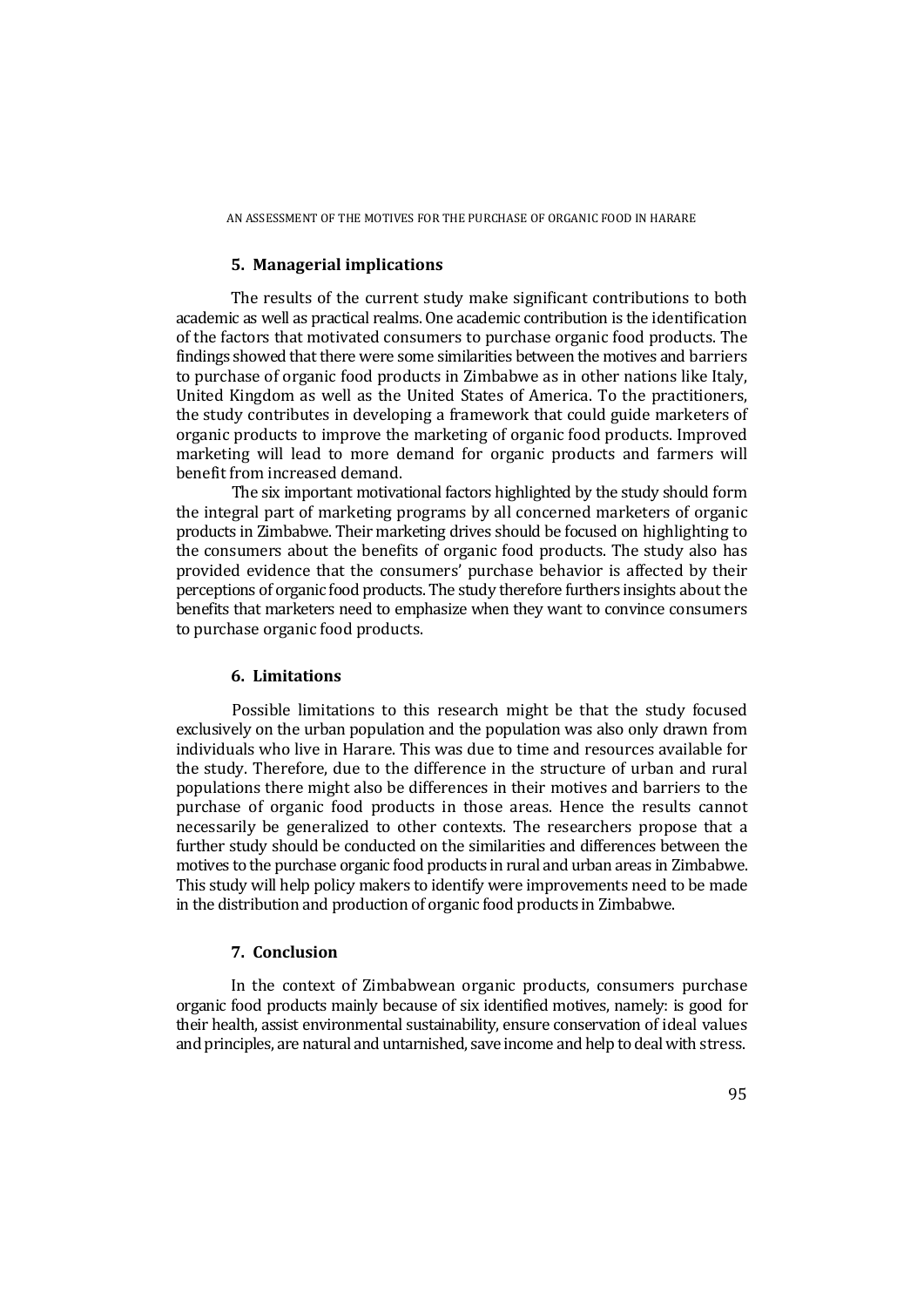### **R E F E R E N C E S**

- Ajzen, I., (1991). The theory of planned behaviour. *Organisational Behaviour Human decision processes, 50*, 179‐211.
- Aryal, K.P., Chandhary, P., Pandit, S., & Sharma, A. (2009). Consumers' willingness to pay for organic products: A case for the Kathmandu Vallet. The *Journal for Agriculture and Environment, 10*, 15‐26.
- Bourn, D. & Prescott, J. (2002). A Comparison of the Nutritional Value, Sensory Qualities and Food, Safety of Organically and Conventionally Produced Foods," Critical *Reviews in Food Science and Nutrition*, *42 (1),* 1–34.
- Chen, M.F. (2009). Attitude toward organic foods among Taiwanese as related to health consciousness, environmental attitudes, and the mediating effects of a healthy lifestyle. *British Food Journal*, *111*(2), 165‐178.
- Cicia, G., Del Giudice T., & Scarpa R. (2002). Consumer's perception of quality in organic food: a random utility model under preference heterogeneity and choice correlation from rank-orderings. British Food Journal, 200-213.
- Debnath, M., Kishore Vijaya, B., & Jain, R. (2015). Comparative Analysis of Organic and Conventionally Grown Food from Indian Market. *Current Nutrition & Food Science*, *11*(3), 213‐222.
- Engel, J.F., Blackwell, R.D., & Miniard, P.W. (1986). *Consumer behavior*, 5th ed., Hinsdale, IL: Dryden.
- Food and Agricultural Organization (FAO). (2009). The State of Agricultural Commodity Markets, Rome, Italy: Food and Agricultural Organization of the United Nations.
- Fishbein, M., & Ajzen, I. (1975). *Belief, Attitude, Intention and Behavior: An Introduction to Theory and Research, Reading*, MA: Addison‐Wesley.
- Gad Mohsen, M., & Dacko, S. (2013). An extension of the benefit segmentation base for the consumption of organic foods: A time perspective. *Journal of Marketing Management, 29*(15-16), 1701-1728.
- Hutchins, R.K., Greenhalgh, L.A. (1997). Organic confusion: Sustaining competitive Advantage. *British Food Journal,* 336‐338.
- Kisaka-Lwayo, M. & Obi, A. (2014). Analysis of Production and Consumption of Organic Products in South Africa. In V. Pilipavicius, (Ed*.). Organic Agriculture Towards Sustainability.* Available at: *http://www.intechopen.com/books/organic agriculture towards sustainability/analysis of production and consumption of organic products in South Africa*. [Accessed on 23 June 2016].
- Krissoff, B. (1998). Emergence of U.S. organic agriculture can we compete? *American Journal of Agricultural Economics, 80 (5),* 1130‐1133.
- Krystallis, A., & Chryssohoidis, G. (2005), Consumer's willingness to pay for organic food:
- Factors that affect it and variation per organic product type. *British Food Journal, 107 (4/5)*, 320‐323.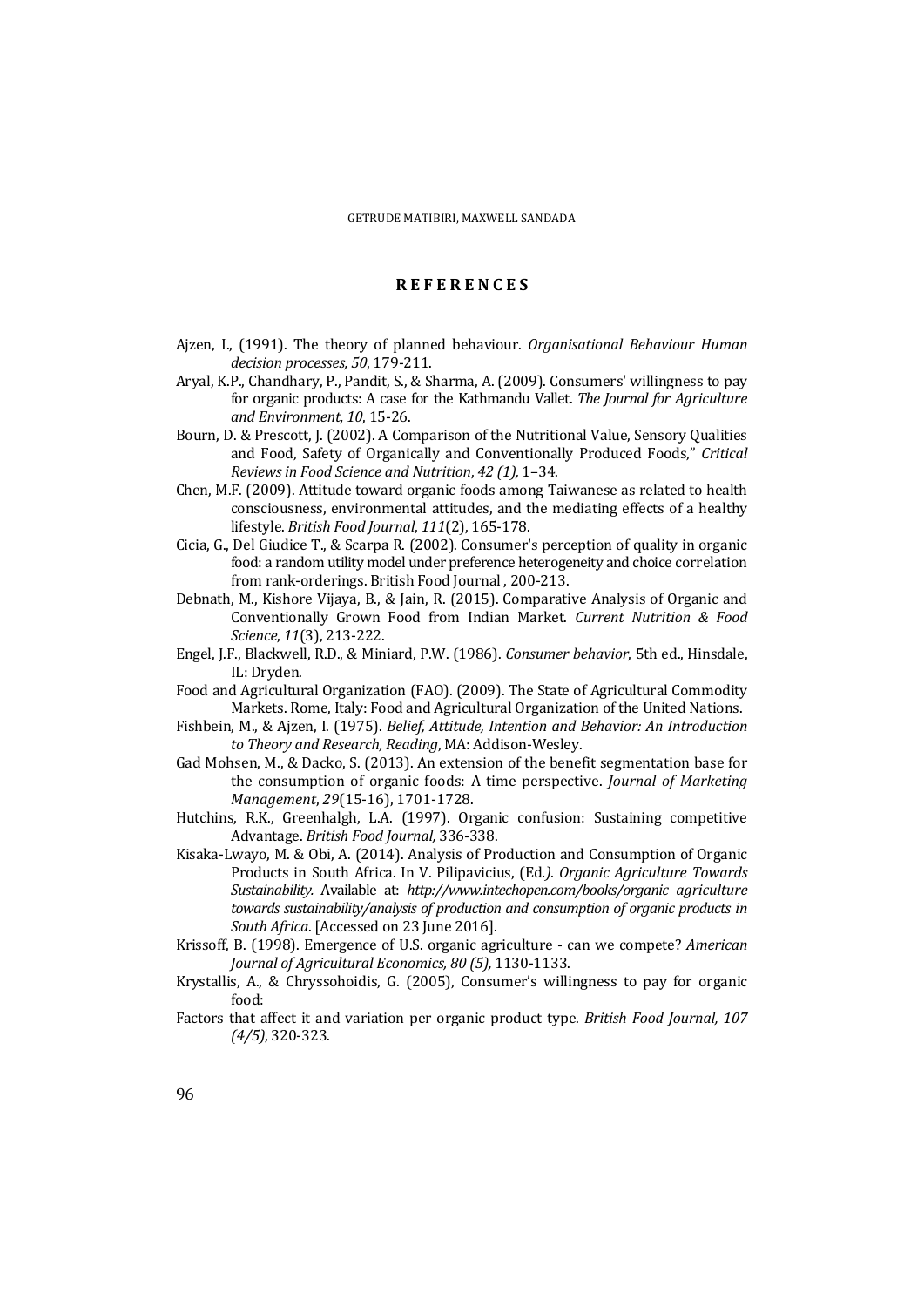AN ASSESSMENT OF THE MOTIVES FOR THE PURCHASE OF ORGANIC FOOD IN HARARE

- McEachern, M.G., & Mcclean, P. (2002). Organic purchasing motivations and attitudes: are they ethical?. *International Journal of Consumer Studies*, *26*(2), 85‐92.
- Makatouni, A. (2002). What motivates consumers to buy organic food in the UK? Results from a qualitative study. *British Food Journal*, *104* (3/4/5), 345‐352.
- Maslow, A.H. (1943). A Theory of Human Motivation. *Psychological Review, 50, 394-395.*
- Mpinganjira, M., Dos Santos, AO., Botha, E., Du Toit, D., Erasmus, A., Maree, T., & Mugobo, V. (2013). *ConsumerBehaviour: South African Psychology and Marketing Applications*. Oxford University Press. Cape Town.
- Onyango, B.M., Hallman, W.K., & Bellows, A.C. (2007). Purchasing organic food in US food systems: A study of attitudes and practice. *British Food Journal*, *109*(5), 399‐411.
- Padel,  $S_n$ , & Foster, C. (2005). Exploring the gap between attitudes and behaviour: Understanding why consumers buy or do not buy organic food. *British Food Journal,* 107(8), 606-625.
- Parrott, N., Sockyew A., C., Makunike, C. and Ntambi, S.N. (2006). Organic farming in Africa. In: Helga, W. and M. Yussefi (eds). The world of organic farming agriculture: *statistics and emerging trends. A joint Publication of International Federation of Organic Agriculture Movement, Bonn, Germany and research Institute of organic agriculture* (FiBl) Frick Switzerland.
- Parsian, N. & Dunning, T.A. (2009). Developing and validating a questionnaire to measure spirituality: A psychometric process. *Global journal of health science*, *1(1),* 1‐10.
- Roitner-Schobesberger, B., Darnhofer, I., Somsook, S., & Vogl, C.R. (2008). Consumer perceptions of organic foods in Bangkok, Thailand. *Food policy*, *33*(2), 112‐121.
- Sangkumchaliang, P., & Huang, W. C. (2012). Consumers' perceptions and attitudes of organic food products in Northern Thailand. *International Food and Agribusiness Management Review*, *15*(1), 87‐102.
- Schifferstein, H.N.J. (2010). From salad to bowl: The role of sensory analysis in product experience research. *Eighth Pangborn Sensory Science Symposium*. Food Qual. Prefer. 21(8), 1059-1067.
- Soil Association. (2002). Standards for organic farming and production 2002/2003. Soil *Association, Bristol. UK*.
- Thøgersen, J. (2006). Predicting consumer choices of organic food: results from the CONDOR Project.
- Torjusen, H., Brantsæter, A.L., Haugen, M., Lieblein, G., Stigum, H., Roos, G., Holmboe-Ottesen, G. & Meltzer, H.M. (2010). Characteristics associated with organic food consumption during pregnancy; data from a large cohort of pregnant women in Norway. *BMC public health*, *10*(1), 1‐11.
- Van Duyn, M.A. S., & Pivonka, E. (2000). Overview of the health benefits of fruit and vegetable consumption for the dietetics professional: selected literature. *Journal of the American Dietetic Association*, *100*(12), 1511‐1521.
- Wang, Q. (2007). Consumer Demand for Organic food in China: Evidence from Survey Data. Agricultural Production and Nutrition: Proceedings of an International Conference: *Agricultural production and Nutrition, Boston (Massachusetts): Tufts University*, 187‐194.